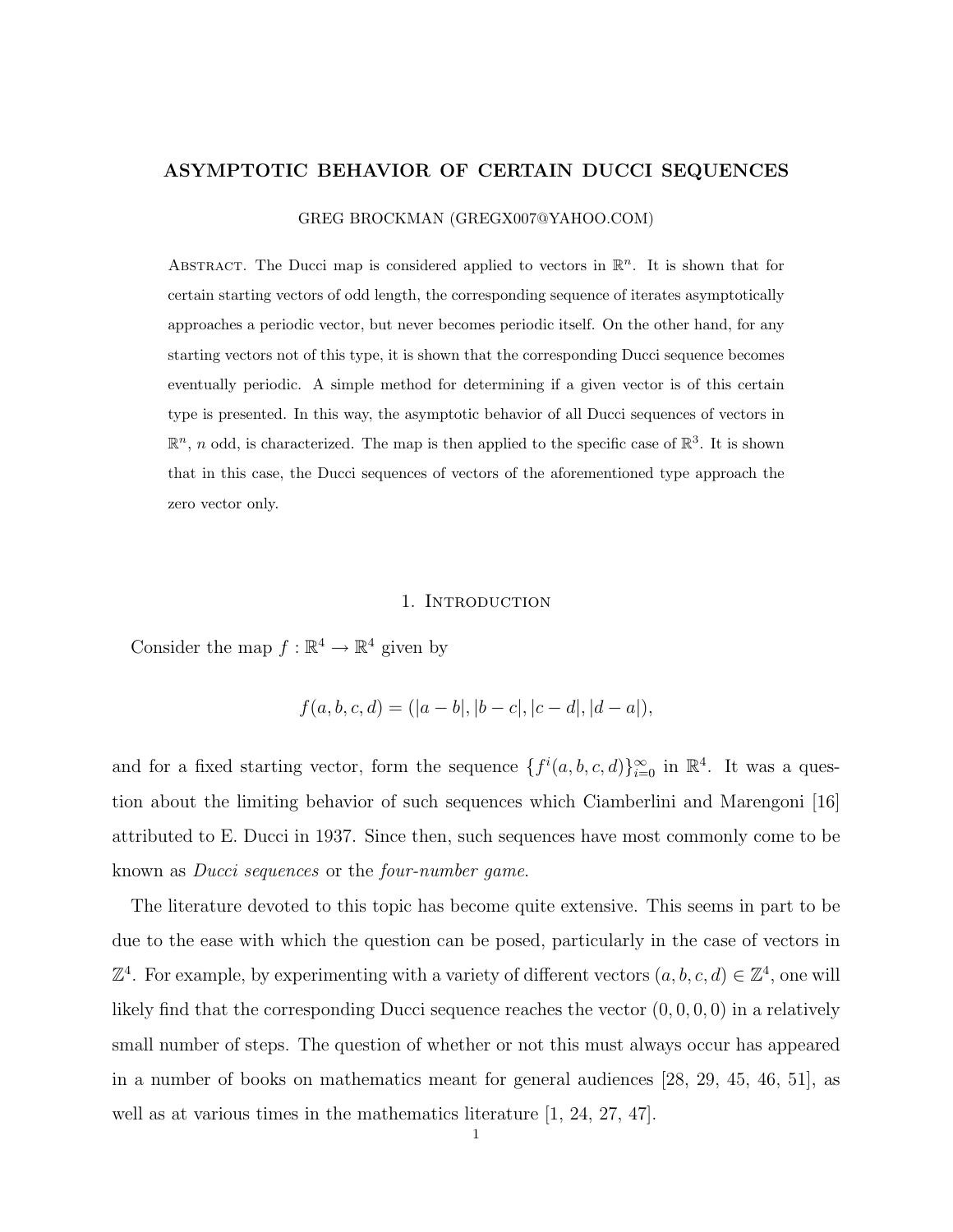That the zero vector will indeed always be reached after a finite number of iterations of f applied to vectors in  $\mathbb{Z}^4$  is confirmed in [28]. And in [47], a more general question also appears. For any integer  $n \geq 2$ , define the map  $f : \mathbb{Z}^n \to \mathbb{Z}^n$  by making the obvious generalization to get

$$
f(x_1, x_2, \ldots, x_n) = (|x_1 - x_2|, |x_2 - x_3|, \ldots, |x_n - x_1|).
$$

The question then becomes, for any starting vector  $(x_1, x_2, \ldots, x_n)$ , does the corresponding Ducci sequence contain the zero vector after only a finite number of iterations? The original proof that this is in fact the case if and only if  $n$  is a power of 2 appeared in the seminal paper of Ciamberlini and Marengoni [16], and was followed by a surprising variety of later proofs using various techniques [2, 10, 12, 20, 22, 26, 40, 53].

One way in which these results have been refined has been to consider the number of iterations needed to reach the zero vector when n is a power of 2. In [49, 53] bounds are given for the number of such iterations, and refining this somewhat in the case of  $n = 4$ , [4, 19, 46] also show that for any  $M \in \mathbb{N}$ , there exist integer vectors which take at least M iterations to reach  $(0, 0, 0, 0)$ . Even more specifically, [5] uses the tribonacci numbers to show how to find a starting vector in  $\mathbb{Z}^4$  which takes any specified number of iterations to reach the zero vector, with [42] giving similar results. Many of these results are generalized to arbitrary powers of 2 in [10, 12, 22].

When  $n$  is not a power of 2 and integer entries are considered, the sequence of iterates of f, although not necessarily convergent to zero, still displays an eventual regularity. In particular, for any integer  $n \geq 2$ , if  $(x_1, x_2, \ldots, x_n) \in \mathbb{Z}^n$ , then the corresponding Ducci sequence will eventually contain a vector which is a scalar multiple of a vector in  $\{0,1\}^n$  [21, 22, 23, 43. It is clear that under application of  $f$  any such 0-1 vector can only give rise to another 0-1 vector. Hence, the subsequent sequence of iterates must then cycle, and so in this sense all integer Ducci sequences have tails which consist of repeating segments. Of course, in the case that  $n$  is a power of 2 these segments contain only the zero vector. Also in analogy with the power of 2 case, for any  $n \geq 2$  it has been shown that there exist initial vectors which can take any specified number of iterations to reach one of these repeating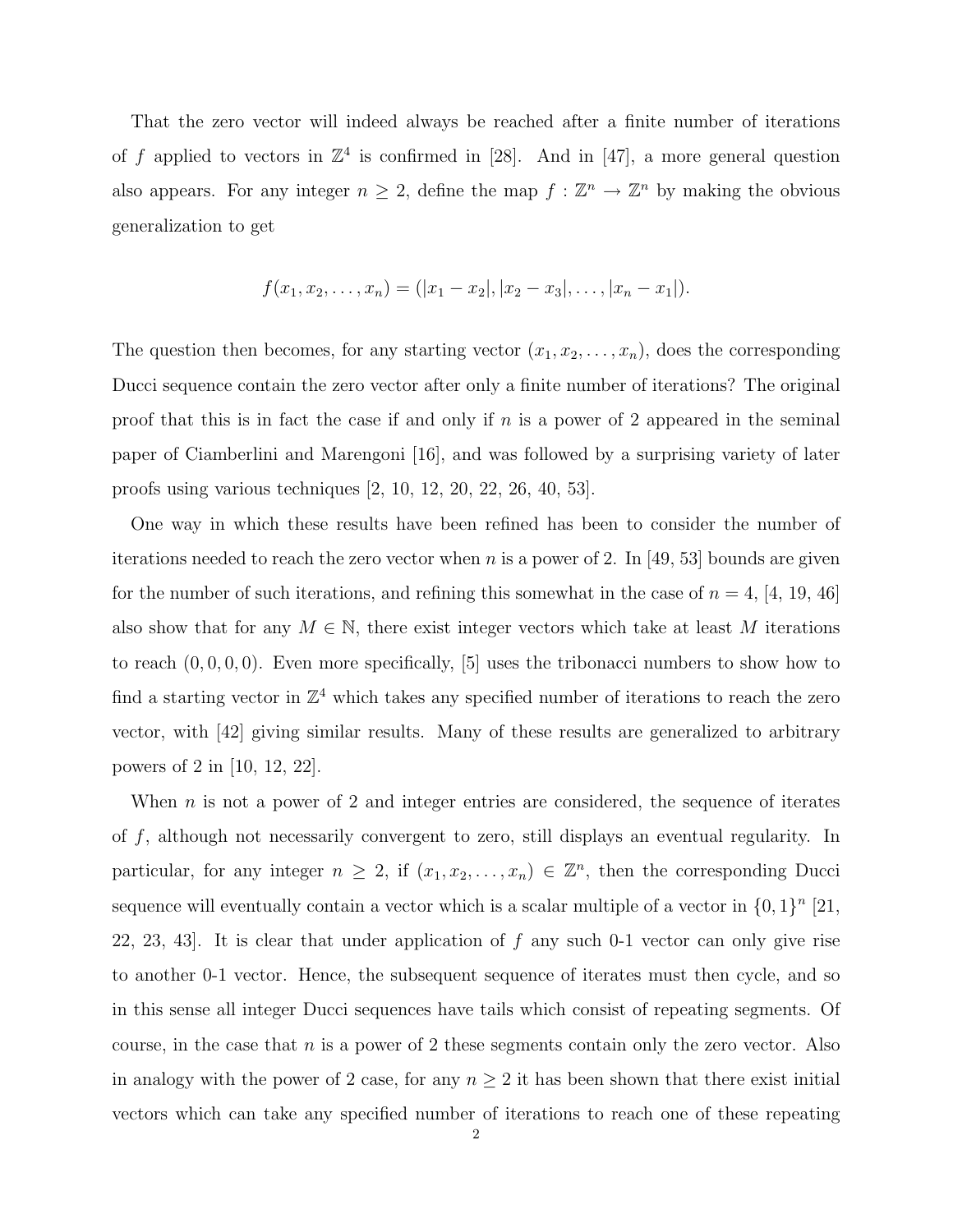segments [6, 17, 18, 22, 33, 34]. Others have taken up questions related to these repeating segments, such as their lengths [7, 10, 11, 21, 25, 36], while yet others have generalized to consider the Ducci map over more general abelian groups [8]. Rather than restricting attention to vectors with integer entries, in this paper we will be interested in the Ducci map applied to vectors with real-number entries.

Perhaps somewhat surprisingly, the greatest amount of work on the Ducci map applied to vectors with real entries has occurred for  $n = 4$ . In fact, Lotan [32] proved that the situation here differs from the integer-entry case in that there exist vectors in  $\mathbb{R}^4$  for which the corresponding Ducci sequence never reaches the zero vector. In particular, by letting q represent the positive solution to the cubic equation  $x^3 - x^2 - x - 1 = 0$ , the vector  $(1, q, q^2, q^3)$  will correspond to a Ducci sequence which never reaches  $(0, 0, 0, 0)$ . Much more than this, [32] proved that every vector in  $\mathbb{R}^4$ , except ones which can be obtained from  $(1, q, q^2, q^3)$  through the obvious transformations (translating, shifting, reflecting, and scaling), will reach  $(0, 0, 0, 0)$  in a finite number of steps. Therefore, modulo these exceptional vectors, of which there is essentially only one, the behavior of f on  $\mathbb{R}^4$  is the same as on  $\mathbb{Z}^4$ . But, although the vector  $(1, q, q^2, q^3)$  does not reach the zero vector in a finite number of iterations, the corresponding Ducci sequence does converge to (0, 0, 0, 0). Consequently, even in this exceptional case, the asymptotic behavior is consistent with the behavior of all other vectors. It is also interesting to note that this result has been, in whole or in part, proved and reproved a number of times since [3, 12, 30, 31, 37, 38, 46]. In [48] the probabilities of randomly choosing a vector in  $\mathbb{R}^4$  which takes any specified number of iterations to reach the zero vector are calculated. Further mention of some of the previous work on this problem can be found in [14, 39].

A variety of generalizations of the Ducci map problem have also been considered. One such example is that of a Ducci process [52]. Here, rather than the map which takes  $(x_1, x_2, \ldots, x_n)$  to  $(|x_1 - x_2|, \ldots, |x_n - x_1|)$ , the function  $(x, y) \mapsto |x - y|$  is replaced by a more general map  $\phi(x, y)$ . Then the Ducci process is such that  $(x_1, x_2, \ldots, x_n)$  maps to the vector  $(\phi(x_1, x_2), \ldots, \phi(x_n, x_1))$ . Such generalized mappings were further considered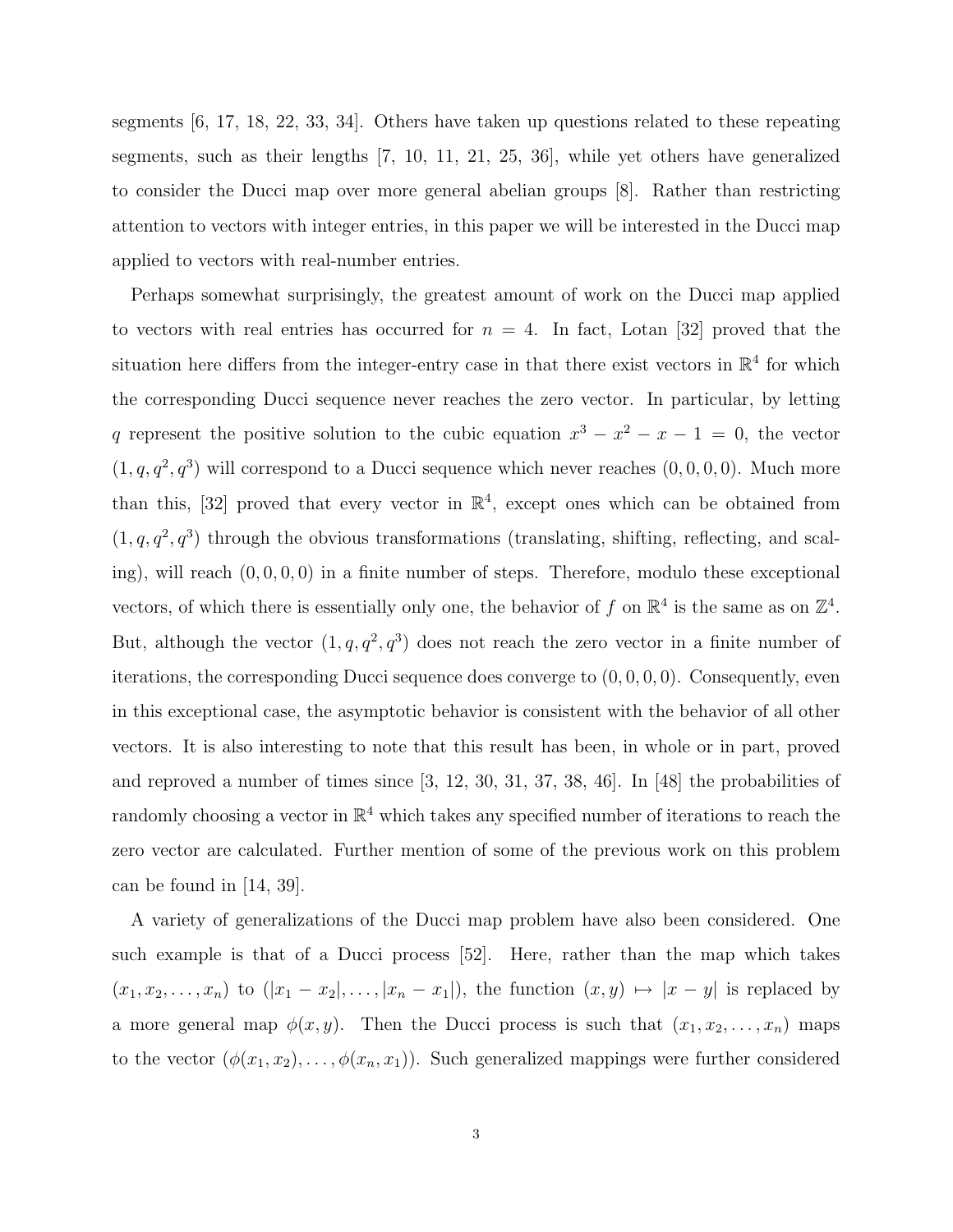by [35, 44]. Other generalizations of the original Ducci map utilize weightings. For example, the original mapping utilizes the weighting  $(1, -1)$ , whereas one other possibility which has recently been considered [13, 15] utilizes the weighting  $(-1, 2, -1)$  to define the map on vectors in  $\mathbb{R}^3$  where  $(x_1, x_2, x_3) \mapsto (|2x_1 - x_3 - x_2|, |2x_2 - x_1 - x_3|, |2x_3 - x_2 - x_1|).$ 

With all the work done on the topic of Ducci sequences, one is led to inquire as to their applications. The study of Ducci sequences falls under the subject of difference equations, which in general are of great interest and application. According to the Journal of Difference Equations and Applications website, difference equations can have applications to "non-linear dynamics, chaos theory, complex dynamics, mathematical biology, discrete control theory, oscillation theory, Symmetries and integrable systems, functional equations, special functions and orthogonal polynomials, numerical analysis, combinatorics, computational linear algebra, and dynamic equations on times scales." While currently there may not be any direct application of Ducci sequences, it is altogether possible that one day a practical use for them will be found.

In addition to this, another important reason for studying Ducci sequences is out of interest. The topic of Ducci sequences is a playful one, as evidenced by its being called the "four-number game," as mentioned above. The Ducci map is a deceptively simple function, and through better understanding of its workings, we can better begin to understand the limits of our own intellect. The Ducci map presents many puzzles that are interesting to solve; we will examine a few of these in the upcoming paper.

For the present work, attention will be focused on the Ducci map f applied to vectors in  $\mathbb{R}^n$ , *n* odd. We begin by characterizing the asymptotic behavior of vectors in these spaces, and then we proceed to completely describe end behavior in the case  $n = 3$ . We will conclude with a description of the difficulty in generalizing some of our results for the case  $n = 3$ .

Why  $n = 3$ ? Much work has been done on the  $\mathbb{R}^4$  case, but in contrast there is very little that has appeared which explicitly treats real-valued entries for  $n = 3$ . One exception is [50], where the question of which such sequences result in cycles is considered. Another exception is [41]. There, among other things, it was shown that if  $n$  is a power of 2, then any vector  $v \in \mathbb{R}^n$  will give rise to a Ducci sequence for which  $\lim\{|f^n(v)|\} = 0$ . Then, in [9], this was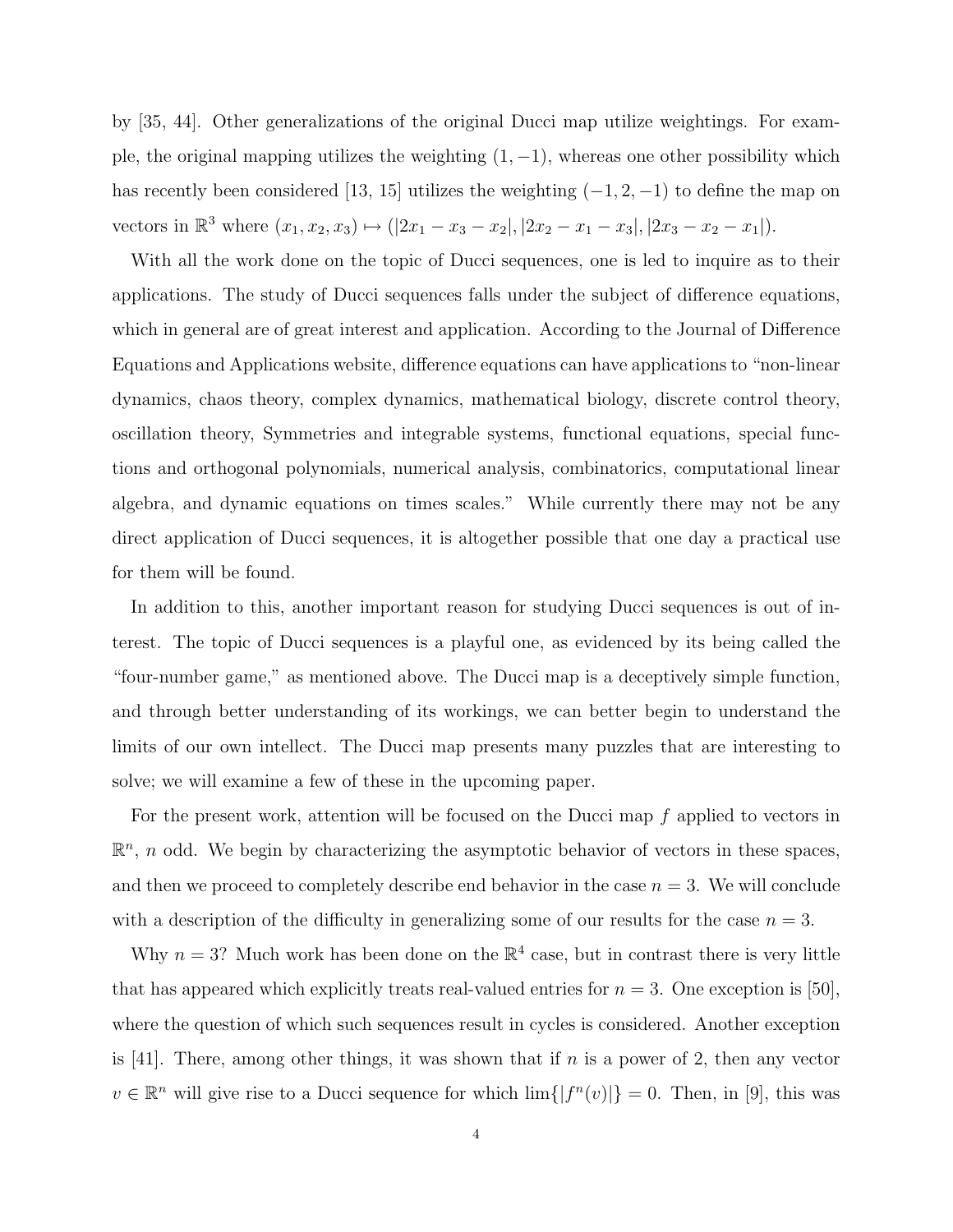further generalized to show that for any positive integer  $n \geq 2$  and any vector  $v \in \mathbb{R}^n$ , the sequence  $\{f^{(n)}(v)\}$  converges to a periodic vector. In the case that n is a power of 2, [41] tells us that this periodic vector is the trivial one, namely  $(0, 0, \ldots, 0)$ , whereas otherwise it will be a vector which is a scalar multiple of an element in  $\{0, 1\}^n$ .

Although [9] sheds some light on the behavior of the Ducci map for  $n = 3$ , it still leaves open certain questions regarding the behavior in this case. For example, [9] constructs a vector in  $\mathbb{R}^7$  which corresponds to a sequence which asymptotically approaches a nontrivial periodic vector, but which has none of its entries themselves periodic. We will show that this behavior cannot occur for  $n = 3$ . That is, either a vector in  $\mathbb{R}^3$  gives rise to a sequence which is eventually periodic, or it asymptotically approaches the trivial periodic vector  $(0, 0, 0)$ . Furthermore, we apply our general result mentioned above to show which vectors in  $\mathbb{R}^3$ exhibit each of these separate behaviors.

# 2. HETEROGENEOUS VECTORS IN  $\mathbb{R}^n$

We begin with a definition that will greatly simplify notation.

**Definition 2.1.** Suppose that  $x \in \mathbb{R}$ ,  $n \in \mathbb{Z}^+$ . Then  $(x)_n$  represents the vector  $(x, x, ..., x)$ in  $\mathbb{R}^n$ .

We consider the Ducci map f defined in general on  $\mathbb{R}^n$ . As shown in [21, 22, 23, 43], for any vector  $v \in \mathbb{Z}^n$ , there exists  $i \in \mathbb{N}$  such that  $f^i(v)$  is a scalar multiple of a periodic vector in  $\{0,1\}^n$ . Clearly this result also holds for vectors with rational entries. In fact, given  $v \in \mathbb{R}^n$ ,  $v = (v_1, v_2, ..., v_n)$ , if there exist  $\alpha, x \in \mathbb{R}$ ,  $\alpha \neq 0$ , such that  $\alpha(v + (x)_n) \in \mathbb{Q}^n$ , then since  $f(\alpha(v + (x)_n)) = |\alpha|(|v_1 - v_2|, |v_2 - v_3|, ..., |v_n - v_1|) = |\alpha|f(v)$ , we see that any such vector will also correspond to a Ducci sequence  $\{f^i(v)\}\$  which will eventually be periodic. Of course, there are many vectors which do not have this property, such as (0, 1,  $\sqrt{2}$ ) in  $\mathbb{R}^3$  and  $(0, 1, 2, 3,$  $\sqrt{2}$ ) in  $\mathbb{R}^5$ . Therefore, to analyze the behavior of f, we are motivated to examine this latter type of vector.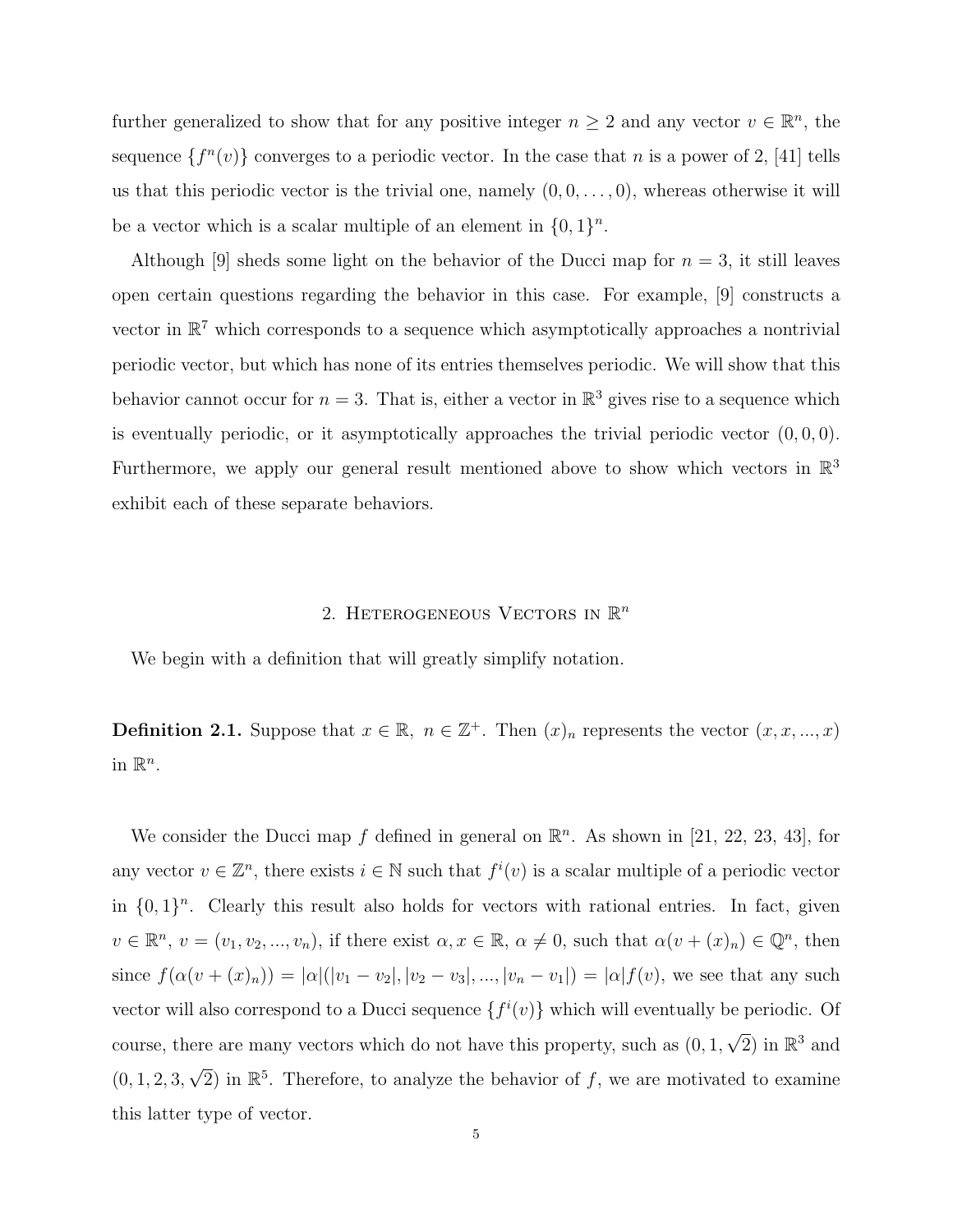**Definition 2.2.** We will call a vector  $v \in \mathbb{R}^n$  heterogeneous if for all  $x, \alpha \in \mathbb{R}$ ,  $\alpha \neq 0$ , we have  $\alpha(v + (x)_n) \notin \mathbb{Q}^n$ . Furthermore, a vector's *heterogeneity* is its state of being either heterogeneous or not heterogeneous.

As it turns out, given a vector  $v$ , it is easier to determine whether or not it is heterogeneous than the definition may make it appear. The following lemmas provide a simplified method for determining heterogeneity.

**Lemma 2.3.** Let  $v = (v_1, v_2, ..., v_n)$ . Then v is heterogeneous if and only if for every scalar  $k \neq 0, k(v + (-v_1)_n) \notin \mathbb{Q}^n$ .

Proof. The left-to-right case is clear. We proceed to prove the right-to-left case by proving its contrapositive. Suppose that v is not heterogeneous. Then there exists real numbers  $x, k$ ,  $k \neq 0$ , such that  $k(v + (x)_n) \in \mathbb{Q}^n$ . That is,  $(kv_1 + kx, kv_2 + kx, ..., kv_n + kx) = (q_1, q_2, ..., q_n)$ where the  $q_i \in \mathbb{Q}$ . So  $kv_i - kv_1 = q_i - q_1 \in \mathbb{Q}$ , and  $k(v + (-v_1)_n) \in \mathbb{Q}^n$  as desired.

It is clear from the definition that if we wish to determine the heterogeneity of a given arbitrary starting vector  $(v_1, v_2, ..., v_n)$ , we can equivalently determine the heterogeneity of  $(0, v_2 - v_1, ..., v_n - v_1)$ . The above result greatly simplifies determination of heterogeneity for vectors of the latter type (since the first entry of such vectors is 0). Vectors of this form also have several other useful results associated with them, as we shall soon see. For the moment, we thus restrict attention to vectors of this type.

**Lemma 2.4.** Let  $v = (0, v_2, ..., v_n) \in \mathbb{R}^n$  have at least one nonzero entry. Let  $x \in \mathbb{N}$  be the least natural number such that  $v_x \neq 0$ . Then v is heterogeneous if and only if  $v_i/v_x \notin \mathbb{Q}$  for some  $x < i \leq n$ .

Proof. We again proceed by contrapositive. For the left-to-right case, suppose that for every  $x < i \leq n, v_i/v_x \in \mathbb{Q}$ . Then  $(1/v_x)v = (0, ..., 0, 1, v_{x+1}/v_x, ..., v_n/v_x) \in \mathbb{Q}^n$  (where there are  $x - 1$  preceding zeros), and v is not heterogeneous, as desired. For the right-to-left case, suppose that  $v$  is not heterogeneous. Then by Lemma 2.3 there exists a nonzero scalar  $k$  such that  $kv = (0, ..., 0, v_x k, ..., v_n k) \in \mathbb{Q}^n$ . So then for any  $x < i \leq n$ ,  $(v_i k)/(v_x k) = v_i/v_x \in \mathbb{Q}$ , completing the proof by contrapositive.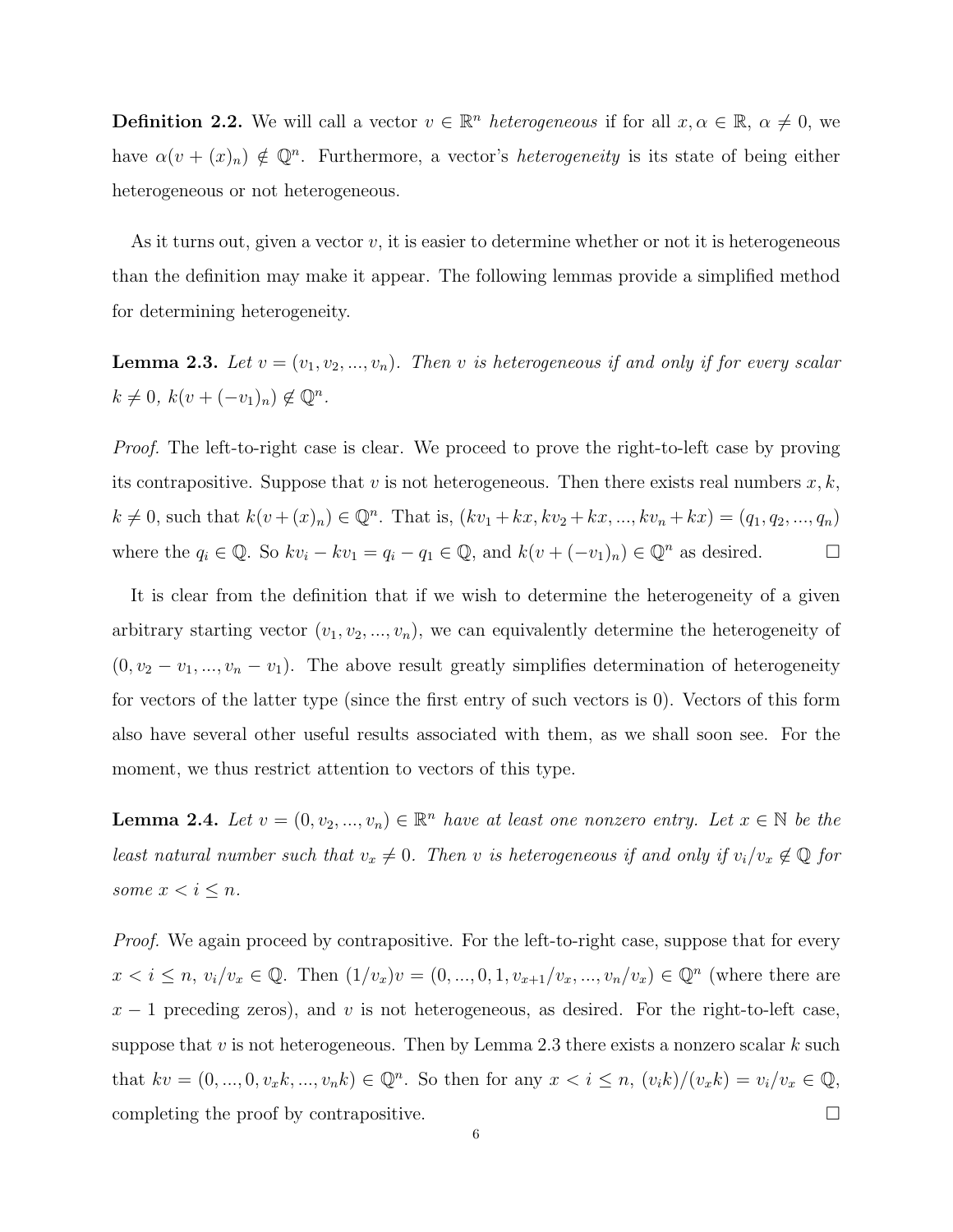**Corollary 2.5.** Let  $v = (0, v_2, ..., v_n) \in \mathbb{R}^n$  have at least one nonzero entry. Then v is heterogeneous if and only if  $v_i/v_j \notin \mathbb{Q}$ ,  $v_j \neq 0$ , for some  $2 \leq i, j \leq n$ .

*Proof.* Let  $x \in \mathbb{N}$  be the least natural number such that  $v_x \neq 0$ . For the left-to-right case, suppose that v is heterogeneous. Then by Lemma 2.4, there exists an i such that  $v_i/v_x$ is irrational, as desired. For the right to left case, suppose that there exist  $i, j$  such that  $v_i/v_j, v_j \neq 0$ , is irrational. Then  $\frac{v_i/v_x}{v_j/v_x}$  is also irrational. Hence at least one of  $v_i/v_x, v_j/v_x$  is irrational, and by Lemma 2.4 v is heterogeneous.  $\Box$ 

We now have the tools to tackle the following theorem. As we shall see, this theorem, coupled with the obvious fact that if v is not heterogeneous, neither is  $f(v)$ , shows that the set of heterogeneous vectors of odd length is closed under f.

**Theorem 2.6.** Let  $w = (w_1, w_2, ..., w_n) \in \mathbb{R}^n$  be a heterogeneous vector of odd length. Then  $f(w)$  is also heterogeneous.

*Proof.* Let the smallest entry of w be  $w_k$ . Then let  $v = (0, v_2, ..., v_n) = (0, w_{k+1} - w_k, ..., w_n$  $w_k, w_1 - w_k, ..., w_{k-1} - w_k$  be the vector obtained upon rotating  $w - (w_k)_n$  to the left  $k-1$ times. This rotation will not affect the entries of the subsequent images under repeated application of f, but merely which entry is read first. Hence, we see that w and v must have the same heterogeneity. Note that since  $w_k$  is the smallest of w's entries, all  $v_i$  are positive.

It is thus sufficient to for us to show that if v is heterogeneous, then  $f(v)$  is also heterogeneous. As before, we proceed by a proof by contrapositive. Suppose  $f(v)$  is not heterogeneous. We calculate  $f(v) - (v_2)_n = (0, |v_3 - v_2| - v_2, ..., |v_n| - v_2) = (0, v'_2, v'_3, ..., v'_n) = v'.$ 

Case 1: Each  $v'_i$  is rational. We define the sequence  $L_i$ ,  $2 \leq i \leq n$ , as

$$
L_i = \begin{cases} -1, & \text{if } v_i < v_{i+1}; \\ 1, & \text{if } v_i \ge v_{i+1}. \end{cases}
$$

We see that  $L_i v'_i = L_i(|v_{i+1} - v_i| - v_2) = v_i - v_{i+1} - L_i v_2$  for  $2 \le i \le n - 1$ . Then consider the sum

$$
L_2v_2' + L_3v_3' + \dots + L_{n-1}v_{n-1}' + v_n'
$$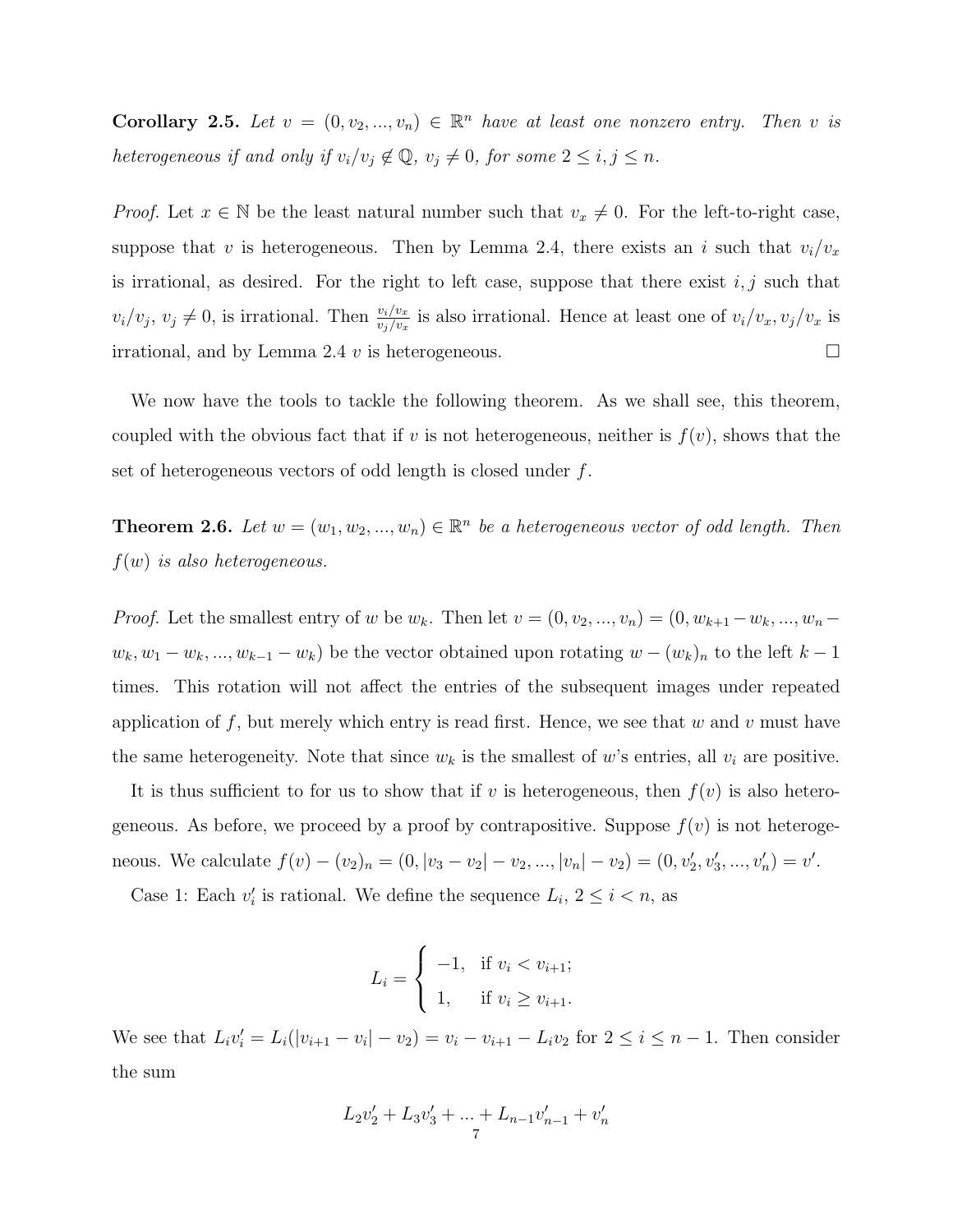This equals

$$
v_2 - v_3 - L_2v_2 + v_3 - v_4 - L_3v_2 + \dots + v_{n-1} - v_n - L_{n-1}v_1 + v_n - v_2.
$$

We rearrange the above to

$$
v_2 - v_3 + v_3 - v_4 + \dots + v_{n-1} - v_n + v_n - v_2 - v_2(L_2 + L_3 + \dots + L_{n-1}),
$$

which becomes

$$
-(L_2 + L_3 + \ldots + L_{n-1})v_2.
$$

But since each  $L_i v'_i$  (and  $v'_i$ ) is rational, it follows that their sum must also be rational. Since each  $L_i$  is either 1 or -1, and there are an odd number of them in the above sum, it follows that  $L_2+L_3+\ldots+L_{n-1}$  is nonzero. Hence  $v_2$  is rational as well. Since  $v'_2=|v_3-v_2|-v_2$ is rational, it follows that  $v_3$  is rational as well. Similarly,  $v'_3 = |v_4 - v_3| - v_2$  is rational, so  $v_4$  must be rational. In this way, we see that each  $v_i$ ,  $2 \le i \le n$  must be rational. Hence v is not heterogeneous, and this case is complete.

Case 2: There exists a  $v'_k$  that is irrational, where  $v'$  and each  $v'_i$  is defined as above. Then consider the vector  $Q = (1/v'_k)v$ . Note that Q is such that  $f(Q) = |1/v'_k| f(v)$ , so  $f(Q)$  is not heterogeneous. Let  $Q' = f(Q) - (v_2)_n/|v'_k| = \frac{v'}{|v'_k|}$  $\frac{v'}{|v'_k|}$ . Since Q' is not heterogeneous, by Corollary 2.5, for all integers  $2 \le x, y \le n$  the ratio of the x and yth entries of  $Q'$  are rational (provided the yth entry is nonzero). Since the kth entry of  $Q'$  is rational (specifically, its value is either 1 or -1), it follows that every entry of  $Q'$  is rational. So we apply Case 1 to see that Q is not heterogeneous. Hence  $(v'_k)Q = v$  is not heterogeneous, as desired.  $\square$ 

The following result follows from inductively utilizing Theorem 2.6.

**Corollary 2.7.** Let  $w = (w_1, w_2, ..., w_n) \in \mathbb{R}^n$  be a heterogeneous vector of odd length. Then for any  $i \in \mathbb{N}$ ,  $f^i(w)$  is also heterogeneous.

We have now reached a point where these results can be combined into a cohesive whole. Suppose we wish to analyze the asymptotic behavior of an arbitrary vector  $w = (w_1, w_2, ..., w_n)$ in  $\mathbb{R}^n$ , n odd. If all of the  $w_i$  are equal, then it is clear that  $f(w) = (0)_n$  is the trivial periodic vector. If not all the  $w_i$  are equal, we can rotate this vector to obtain  $v = (v_1, v_2, ..., v_n)$  with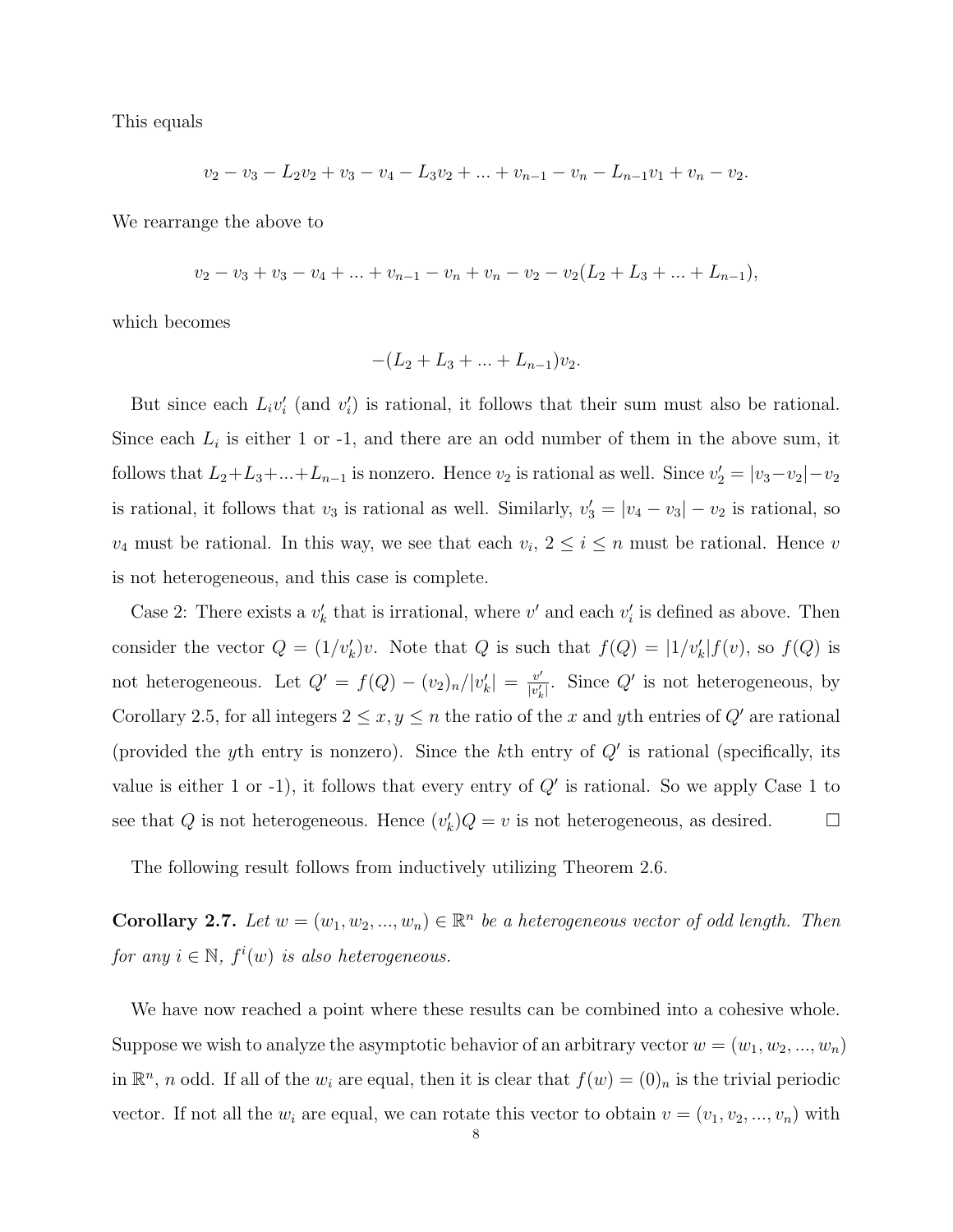$v_1 \neq v_2$ , which has the same heterogeneity as w. From here, we may consider the vector  $v' = (v - (v_1)_n)/(v_2 - v_1) = (0, 1, ..., \frac{v_n}{v_2 - v_1})$  $\frac{v_n}{v_2-v_1}$ , which must have the same heterogeneity as v and therefore also as  $w$ . By Lemma 2.4,  $v'$  is heterogeneous if and only if it has at least one irrational entry. In this manner, we can easily determine the heterogeneity of  $w$ .

After determining the heterogeneity of  $w$ , the result of the above corollary becomes very useful in describing the asymptotic behavior of w's corresponding Ducci sequence. If w is not heterogeneous, the corresponding Ducci sequence will eventually contain a periodic vector that is a scalar multiple of an element of  $\{0,1\}^n$ , as stated at the beginning of this section. On the other hand, if w is heterogeneous, then by Corollary 2.7 the Ducci sequence  ${f<sup>i</sup>(w)}$  will contain only heterogeneous vectors. Therefore, it will never contain a multiple of a vector in  $\{0,1\}^n$ , all of which are clearly not heterogeneous. But since those vectors which are in a cycle are multiples of vectors in  $\{0,1\}^n$  this result ultimately implies that heterogeneous vectors cannot give rise to Ducci sequences which reach a vector which is in a cycle. Hence by [9], we see that the corresponding Ducci sequence of such a vector will converge asymptotically to, but never contain, a vector that is a scalar multiple of an element of  $\{0, 1\}^n$ .

# 3. DUCCI SEQUENCES IN  $\mathbb{R}^3$

We now shift our attention to the specific case of  $n = 3$ . We will show that in this case, all heterogeneous vectors converge to the zero vector. As mentioned previously, this stands in contrast to  $n = 7$ , in which case [9] has provided a vector that converges to a nontrivial periodic vector. At the end of the paper, we will explain the difficulty in generalizing our result here to higher  $n$ .

Before we proceed, note that a rearrangement of the entries in a vector prior to application of f will not alter the magnitudes of the entries in the image, only their relative positions within the vector, and will also have no effect on the magnitudes of the entries in subsequent images. Heterogeneity is similarly unaffected. Hence, we can reorder the entries of any vector however we like without altering the properties we are studying.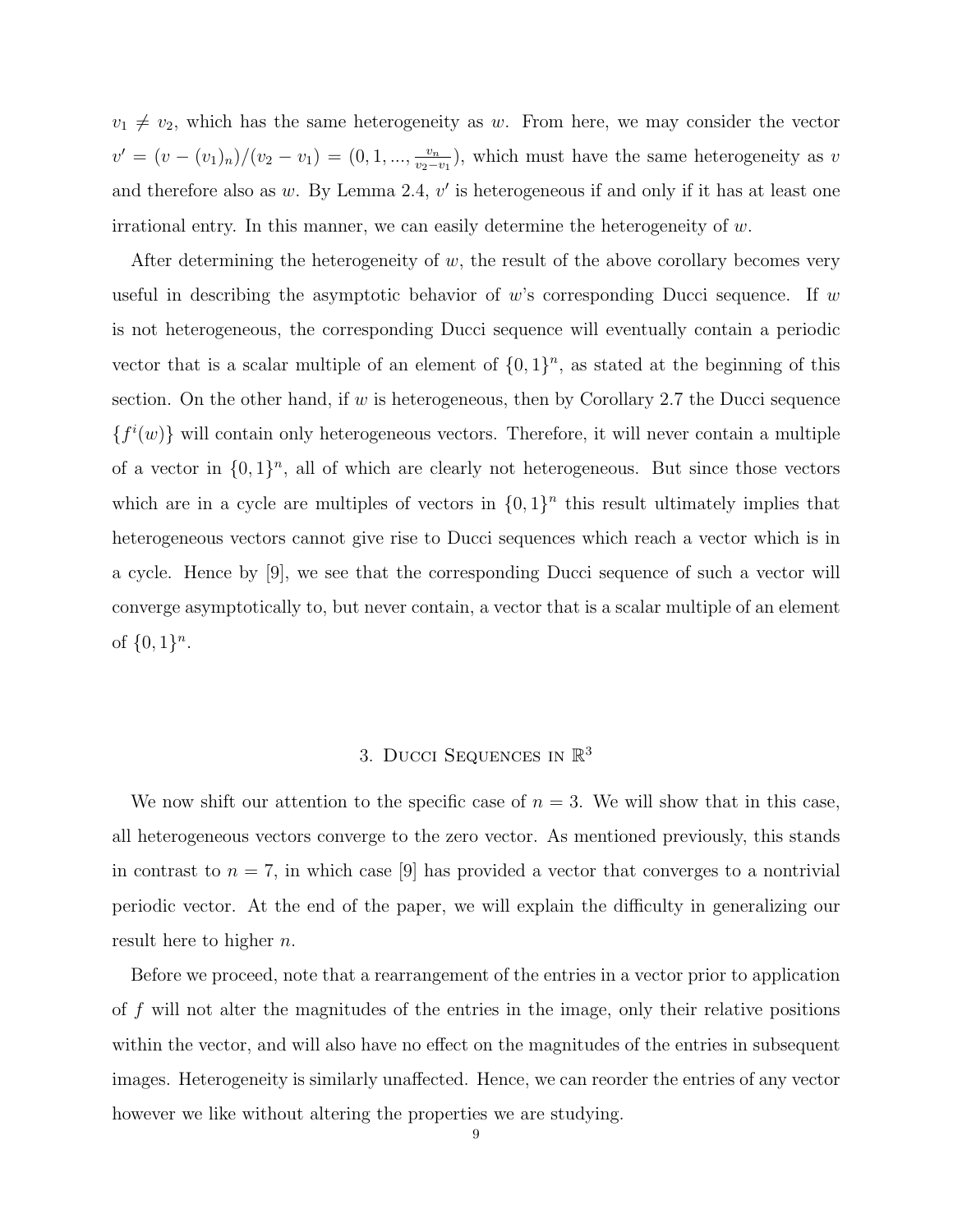We now define two functions which will allow us to shift our analysis of the Ducci mapping f to an analysis of a mapping defined on a subset of the plane  $\mathbb{R}^2$ . Specifically, first define g on the set of heterogeneous vectors v in  $\mathbb{R}^3$  which have one entry zero and two positive (necessarily distinct) entries to those points in the plane  $\{(a, b) : a/b \notin \mathbb{Q}, 0 < a < b\}$  by  $g(v) = (a, b)$ , where b is the largest of v's elements and a is the second largest of v's elements. Considering the same subset of  $\mathbb{R}^2$ , next define the function

$$
h: \{(a,b): a/b \notin \mathbb{Q}, 0 < a < b\} \rightarrow \{(a,b): a/b \notin \mathbb{Q}, 0 < a < b\}
$$

by

$$
h(a,b) = \begin{cases} (2a - b, a), & \text{if } b < 2a; \\ (b - 2a, b - a), & \text{if } 2a < b. \end{cases}
$$

The function h is the analog of the Ducci map f restricted to heterogeneous vectors, a statement we make more precise in the following.

**Lemma 3.1.** Suppose v is a heterogeneous vector in  $\mathbb{R}^3$ . Then there exist unique  $k, K \in \mathbb{R}$ such that  $g(f(v) - (K_3)) = h(g(v - (k_3)))$ . In particular, k equals the smallest entry of v and K the smallest entry of  $f(v)$ .

*Proof.* Suppose  $v = (a, b, c)$ , where, without a loss of generality we assume  $a < b < c$ . As  $f(v) = f(v+(j)_3)$  for any real j, we let  $j = -a$  to obtain  $v+(j)_3 = (0, b-a, c-a) = (0, \alpha, \beta)$ , where  $\alpha = b - a$  and  $\beta = c - a$ , so that  $f(0, \alpha, \beta) = f(v)$ . Thus, our result will follow if we can find unique k and K such that  $g(f(0, \alpha, \beta) - (K)_3) = h(g(v - (k)_3)).$ 

Calculating, we see that  $f(0, \alpha, \beta) = (\alpha, \beta - \alpha, \beta)$ . For  $f(0, \alpha, \beta) - (K)_3$  to be in the domain of g, one of its entries must be zero. As  $\beta$  is the greatest of the entries of  $f(0, \alpha, \beta)$ , and is in fact strictly larger than  $\alpha$  and  $\beta - \alpha$  since v is heterogeneous, we have only two cases to consider.

Case 1: If  $2\alpha > \beta$ , and therefore  $\alpha > \beta - \alpha$ , then set  $K = \beta - \alpha$ , and  $f(0, \alpha, \beta) - (K)_3 =$  $(2\alpha - \beta, 0, \alpha)$ . Note that  $\alpha > 2\alpha - \beta$  since this is equivalent to  $\beta > \alpha$ . Also note that since  $(0, \alpha, \beta)$  is heterogeneous, so too is  $f(0, \alpha, \beta)$ , and thus  $f(0, \alpha, \beta) - (K)_3$  (which has one zero and two positive entries) is in the domain of  $g$ .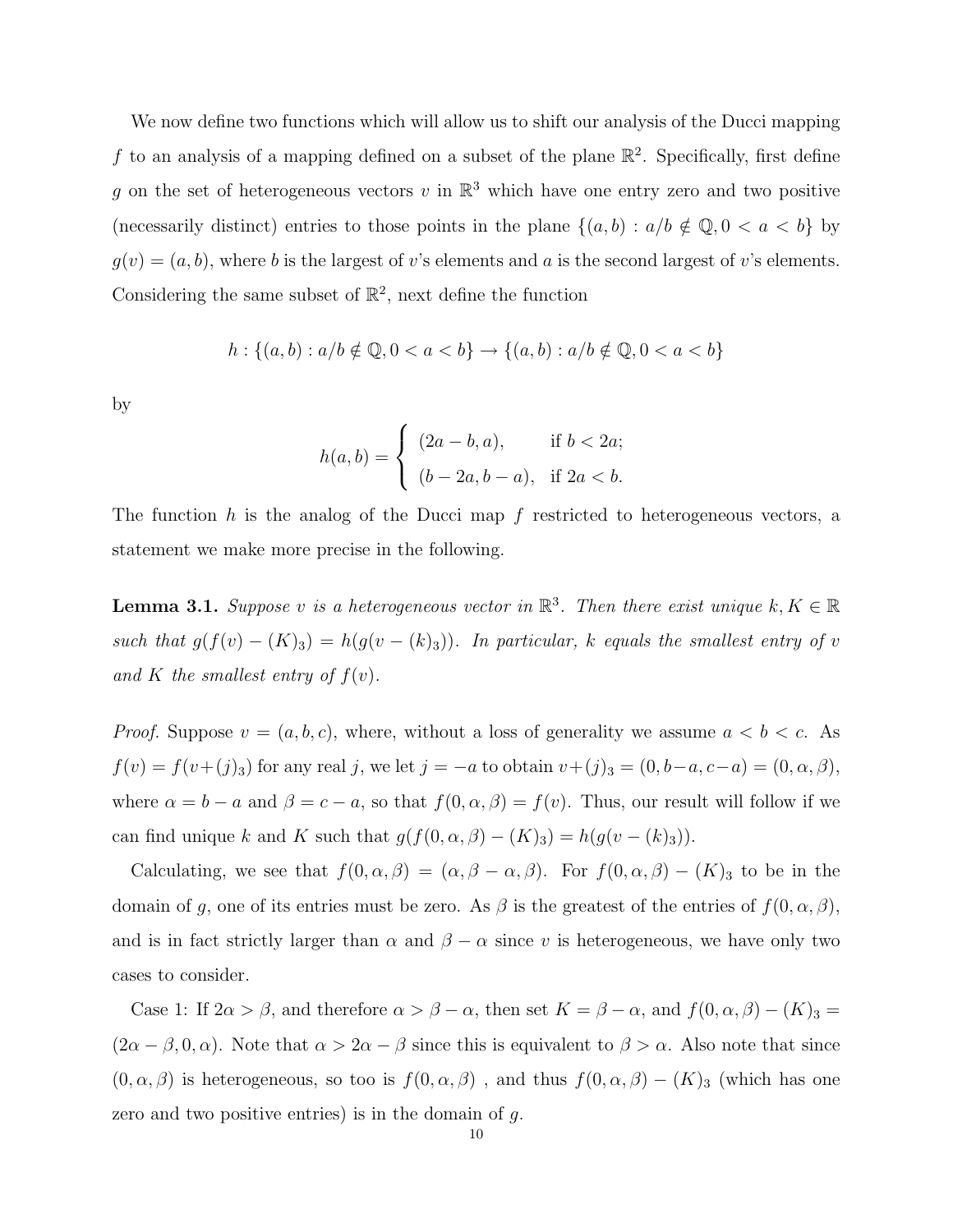Case 2: If  $2\alpha < \beta$ , and therefore  $\alpha < \beta - \alpha$ , then set  $K = \alpha$ , and  $f(0, \alpha, \beta) - (K)_3 =$  $(0, \beta - 2\alpha, \beta - \alpha)$ . Clearly  $\beta - \alpha > \beta - 2\alpha$ . The previous comment regarding the fact that  $f(0, \alpha, \beta) - (K)_3$  is in the domain of g applies here as well.

Thus we have

$$
g(f(v) - (K)_3) = \begin{cases} (2\alpha - \beta, \alpha), & \text{if } 2\alpha > \beta \\ (\beta - 2\alpha, \beta - \alpha), & \text{if } 2\alpha < \beta, \end{cases}
$$

and upon substituting for  $\alpha$  and  $\beta$ , we find that

$$
g(f(v) - (K)_3) = \begin{cases} (2b - a - c, b - a), & \text{if } 2b > a + c \\ (c + a - 2b, c - b), & \text{if } 2b < a + c. \end{cases}
$$

On the other hand, we have  $g(v - (a)_3) = (b - a, c - a)$ , and so by now calculating  $h(g(v - (k_3)))$  for  $k = a$ , we reach the desired conclusion. The uniqueness of k and K follow from the obvious fact that given a vector  $v \in \mathbb{R}^3$ , for at most one value of j can  $v - (j)_3$  be in the domain of q.

This lemma can be generalized via induction to apply to any iterate of  $f$ , as stated in the following lemma. It is then on the basis of Lemma 3.2 that we are able to analyze the action of  $h$  in order to determine the behavior of  $f$  on heterogeneous vectors.

**Lemma 3.2.** Let  $i \in \mathbb{N}$  and suppose v is a heterogeneous vector in  $\mathbb{R}^3$ . Then there exist unique real numbers  $k, K$  such that

$$
g(fi(v) - (K)3) = hi(g(v - (k)3)).
$$

Here k is the smallest entry of v and K is the smallest entry of  $f^i(v)$ .

# 4. ASYMPTOTIC BEHAVIOR OF HETEROGENEOUS VECTORS IN  $\mathbb{R}^3$

We now focus our analysis on those points  $(a, b) \in \mathbb{R}^2$  such that  $0 < a < b$  and  $a/b \notin \mathbb{Q}$ . To this end, the next lemma demonstrates that any such point with  $b < 2a$  will eventually be shifted under iteration by h to the region where  $b > 2a$ .

**Lemma 4.1.** Let  $(a, b)$  be in the domain of h and such that  $b < 2a$ . Then there exists  $i \in \mathbb{N}$ such that  $h^{i}(a, b) = (\alpha, \beta)$  satisfies  $\beta > 2\alpha$ .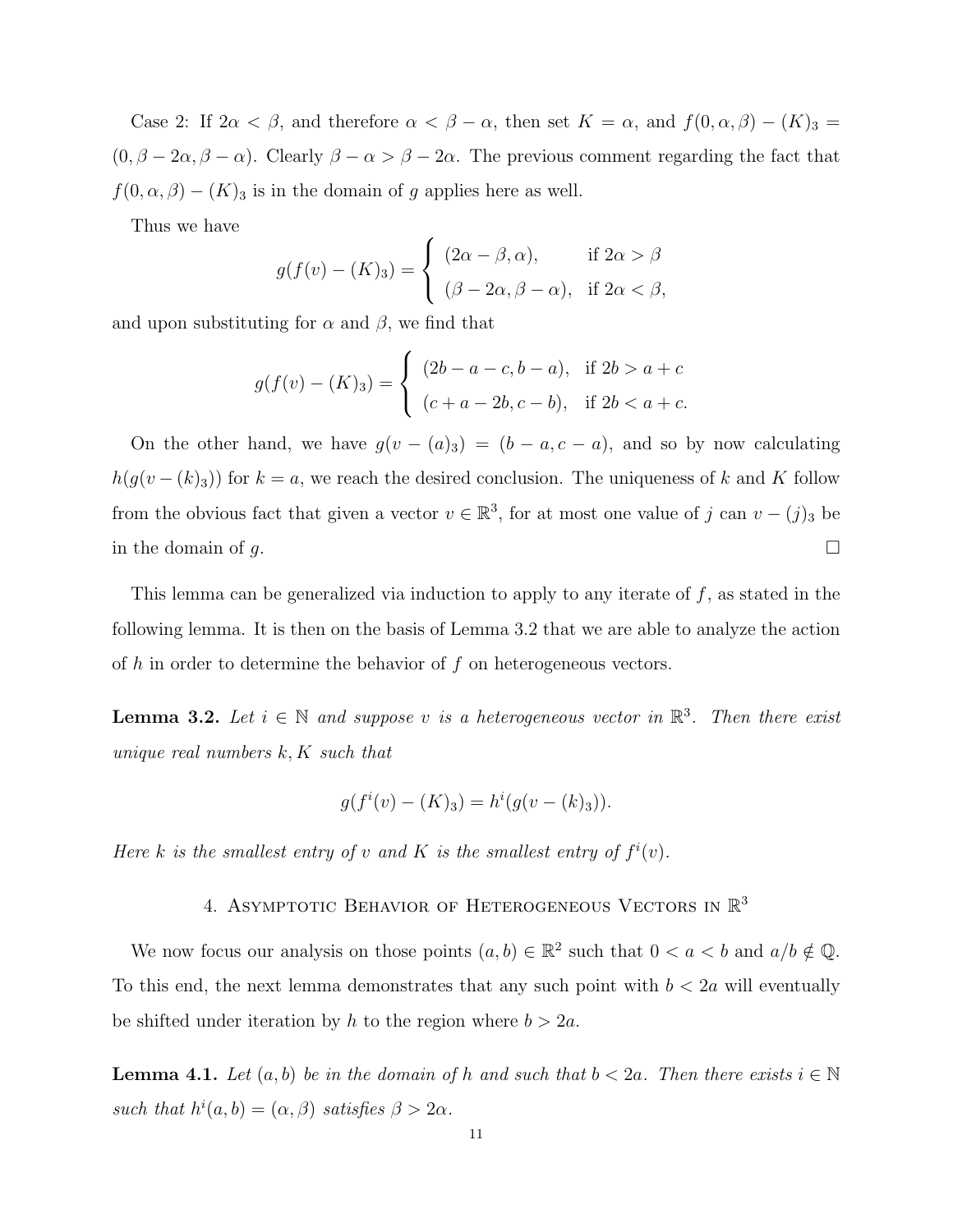*Proof.* Letting  $(a_0, b_0) = (a, b)$ , suppose, on the contrary, that for each  $i \geq 0$ ,  $h^i(a, b) = (a_i, b_i)$ satisfies  $b_i < 2a_i$ . Then, the mapping h takes  $(a_i, b_i)$  to  $(2a_i - b_i, a_i)$  for all positive i, and we conclude, by induction, that  $h^{i}(a, b) = ((i + 1)a - ib, ia - (i - 1)b)$  for all  $i \ge 1$ . This implies that for all  $i \in \mathbb{N}$ ,  $ia - (i - 1)b < 2(i + 1)a - 2ib$ , or

$$
2ib - (i - 1)b < 2(i + 1)a - ia.
$$

Consequently,  $(i + 1)b < (i + 2)a$ , leaving  $b < [(i + 2)/(i + 1)]a$ , for all  $i \in \mathbb{N}$ . Hence, letting  $i \to \infty$  implies  $b \leq a$ , a contradiction.

We now let  $d(a, b)$  denote the (shortest) distance from the point  $(a, b)$  to the line  $\{(x, y) \in$  $\mathbb{R}^2$ :  $x = y$ . The following lemma establishes two important facts regarding the effect h has on this distance.

**Lemma 4.2.** Let  $(a, b) \in \mathbb{R}^2$  with  $0 < a < b$  and  $a/b \notin \mathbb{Q}$ . If  $(a, b)$  also satisfies  $b < 2a$ , then  $d(h(a, b)) = d(a, b)$ . If  $(a, b)$  satisfies  $b > 2a$  then  $d(h(a, b)) < d(a, b)$ .

*Proof.* A direct calculation shows that for any point  $(r, s) \in \mathbb{R}^2$  we have  $d(r, s) = (\sqrt{2}/2)|r - r|$ s. For  $(a, b)$  with  $b < 2a$ , since  $h(a, b) = (2a - b, a)$ , we conclude that

$$
d(h(a,b)) = \frac{\sqrt{2}}{2}|2a - b - a| = \frac{\sqrt{2}}{2}|b - a| = d(a,b).
$$

For  $(a, b)$  with  $b > 2a$ , we again proceed by straightforward calculations, noting that

$$
d(h(a,b)) = \frac{\sqrt{2}}{2}|b - 2a - b + a| = \frac{\sqrt{2}}{2}a.
$$

On the other hand,  $d(a, b) = (\sqrt{2}/2)(b-a)$ . Since  $\sqrt{2}/2a < \sqrt{2}/2(b-a)$  if and only if  $b > 2a$ , the result follows.  $\Box$ 

We are now in a position to prove the following, which completely describes the asymptotic behavior of Ducci sequences which begin with heterogeneous vectors in  $\mathbb{R}^3$ .

**Theorem 4.3.** Suppose  $v = (a, b, c)$  is a heterogeneous vector with  $a < b < c$ . Then,  $\lim_{i \to \infty} \{ h^i(g(0, b - a, c - a)) \} = (0, 0).$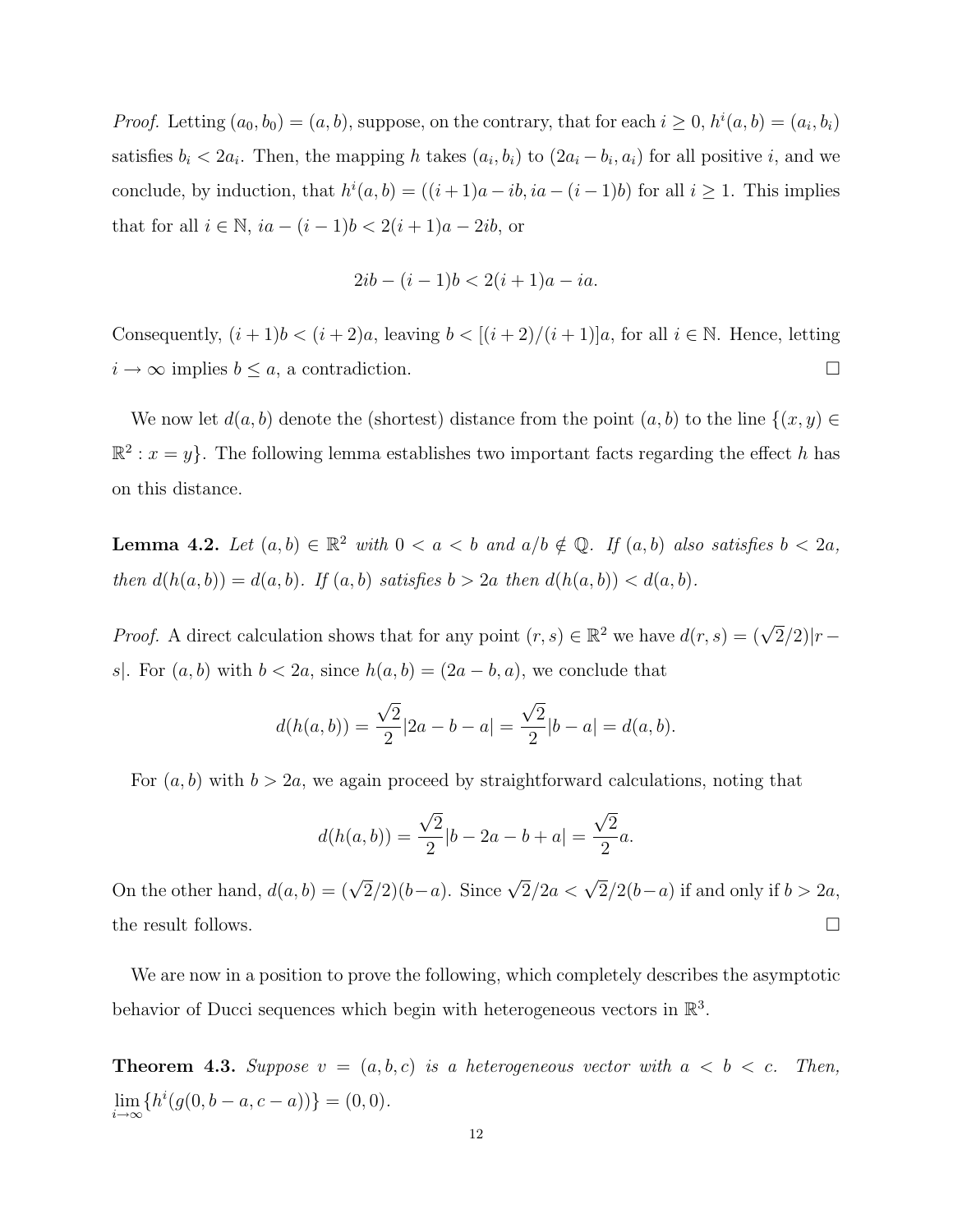*Proof.* As a notational convenience, let  $h^{i}(g(0, b - a, c - a)) = (x_i, y_i)$  for each  $i \ge 1$ . By Lemma 4.1, we can form a subsequence of  $\{(x_i, y_i)\}$  consisting of those terms where  $y_i > 2x_i$ . We denote this subsequence by  $\{(p_i, q_i)\}\$ . Note that  $d(p_i, q_i) > d(p_{i+1}, q_{i+1})$  for all  $i \geq 1$  since  $d(p_i, q_i) > d(h(p_i, q_i))$  for any  $i \in \mathbb{N}$ . Consequently, this is a decreasing sequence which is bounded below by zero, and therefore it follows that  $\lim\{d(p_i, q_i) - d(p_{i+1}, q_{i+1})\} = 0$ .

Referring back to the definition of h, one sees that for any  $i \geq 0$ ,  $y_i > y_{i+1}$ . Furthermore, the sequence  $\{y_i\}$  is also bounded below by zero. Hence, its limit exists, and we let  $\lim \{y_i\} =$ c. Note that if  $c = 0$  then we are done, since for all  $i \in \mathbb{N}$ ,  $y_i > x_i$ , and we can apply the squeeze theorem to conclude  $\lim\{x_i\} = 0$  as well. The remainder of the proof will verify that in fact this must be the case.

Now, for  $i \in \mathbb{N}$  given, let k be the smallest positive integer such that  $h^k(p_i, q_i) = (P, Q)$ satisfies  $Q > 2P$ . By definition, it must be that  $h^k(p_i, q_i) = (p_{i+1}, q_{i+1})$ . If  $k = 1$  then

$$
d(p_i, q_i) - d(p_{i+1}, q_{i+1}) = \frac{\sqrt{2}}{2}(q_i - 2p_i)
$$

follows immediately from Lemma 4.2. If  $k > 1$ , since  $h^l(p_i, q_i)$  satisfies  $q_i < 2p_i$  for all  $1 \leq l < k$ , it follows that

$$
d(h(p_i, q_i)) = d(h^2(p_i, q_i)) = \cdots = d(h^k(p_i, q_i)),
$$

again by Lemma 4.2. Hence, the same conclusion regarding  $d(p_i, q_i) - d(p_{i+1}, q_{i+1})$  applies in this case as well.

Thus, lim{( √  $2/2(q_i - 2p_i)$  = 0, or equivalently,  $\lim\{q_i - 2p_i\} = 0$ . We know that  $\lim\{q_i\} = \lim\{y_i\} = c$ , so we conclude  $\lim\{p_i\} = c/2$ . But recall that  $h(p_i, q_i) = (q_i 2p_i, q_i-p_i$ ). Furthermore, the sequence  $\{y_i\}$  is decreasing. So  $q_{i+1} \leq q_i-p_i$ . Thus  $\lim\{q_{i+1}\}\leq$  $\lim\{q_i\} - \lim\{p_i\}$ , or,  $c \leq c - c/2$ . It follows that  $c \leq 0$ . Since  $c \geq 0$ , we have that  $c = 0$ , as desired.  $\square$ 

#### 5. Conclusions and Future Directions

The implication of Theorem 4.3, in conjuction with Lemma 3.2, is that for a given  $v \in \mathbb{R}^3$ which is heterogeneous and for any  $\varepsilon > 0$ , there exists  $H \in \mathbb{N}$  such that if  $i \geq H$ , then both entries of  $g(f^{i}(v) - (K)_{3})$  are positive and within  $\varepsilon$  of zero, where K is the smallest (necessarily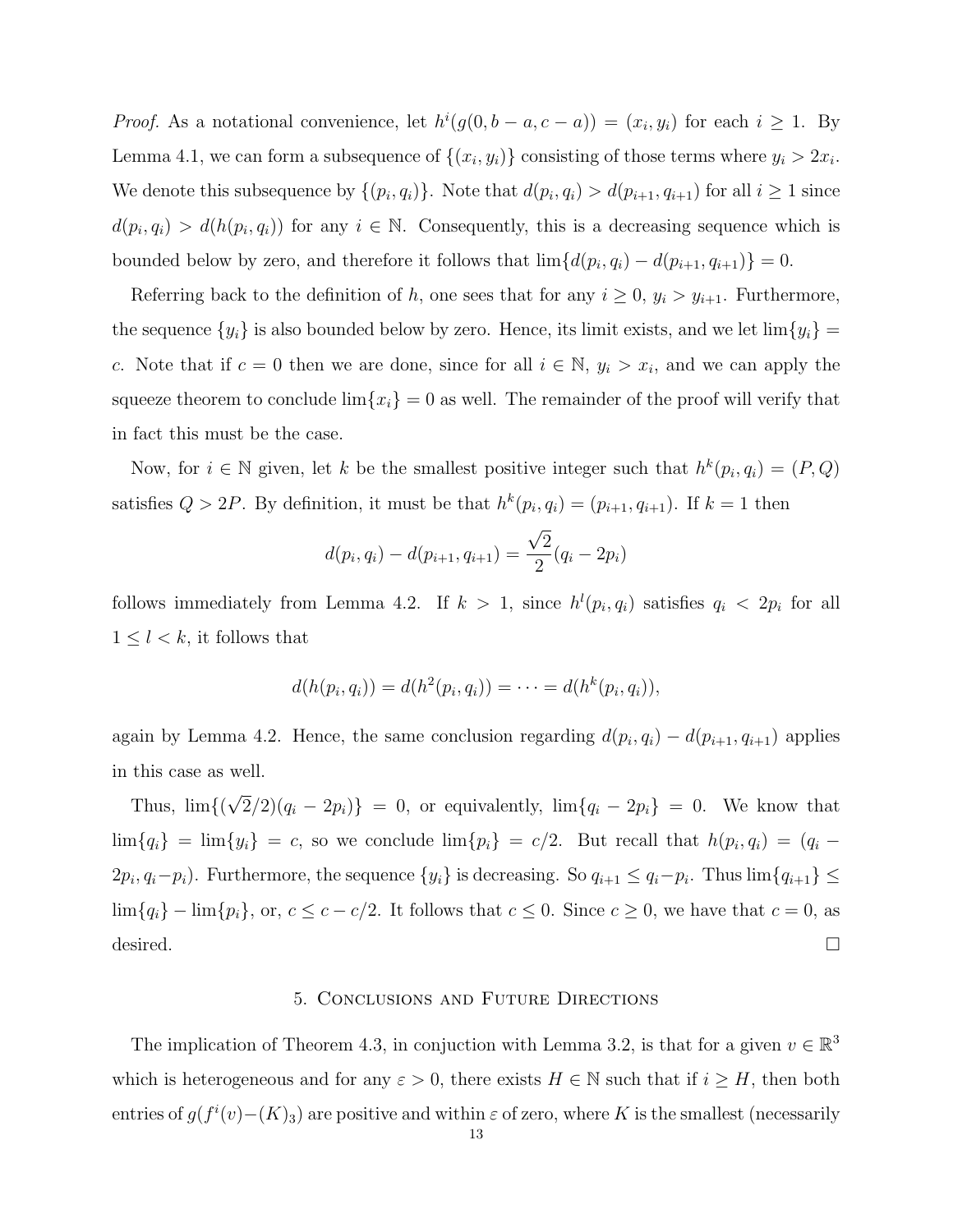positive) entry of  $f^{i}(v)$ . Thus, we see that each entry of  $f(f^{i}(v) - (K)_{3}) = f^{i+1}(v)$  is within  $\varepsilon$  of zero, and we conclude that  $\lim_{s \to 0} {\{f^{i}(v)\}} = (0,0,0)$ . Our results are then summarized in the following theorem.

**Theorem 5.1.** Let  $v \in \mathbb{R}^n$ , n odd. If there exist  $\alpha, x \in \mathbb{R}$ ,  $\alpha \neq 0$ , such that  $\alpha(v+(x)_n) \in \mathbb{Q}^n$ , then there exists  $k \in \mathbb{N}$  such that  $f^k(v)$  is a nontrivial periodic vector, and hence the Ducci sequence  $\{f^i(v)\}\$ is eventually periodic.

If, on the other hand,  $\alpha(v + (x)_n) \notin \mathbb{Q}^n$  for all  $\alpha, x \in \mathbb{R}$ ,  $\alpha \neq 0$ , then  $\{f^i(v)\}$  contains no periodic vectors, but approaches some periodic vector in  $\mathbb{R}^n$  asymptotically. In the case that  $n = 3$ , this periodic vector is the trivial periodic vector,  $(0, 0, 0)$ .

Finally, we can determine which of these two categories a given vector falls under by the method presented at the end of Section 2.

The result of Theorem 5.1 is perhaps surprising since it implies that two vectors which are arbitrarily close can have dramatically different asymptotic behavior. This is particularly apparent in the case  $n = 3$ , with one converging to the zero vector, and the other eventually becoming a nontrivial cyclic vector.

In fact, this behavior for  $n=3$  is distinct from that exhibited by the example in  $\mathbb{R}^7$  given by [9] of a vector having a Ducci sequence which approaches, but never actually contains, a nontrivial periodic vector. The existence of such a vector is not unique to  $\mathbb{R}^7$ ; indeed, it is not hard to find an example for each of  $\mathbb{R}^9$  and  $\mathbb{R}^{15}$ , for instance. One is then led quite naturally to the question of whether the situations in  $\mathbb{R}^5$  and  $\mathbb{R}^6$  agree with the result in  $\mathbb{R}^3$ or agree with the result of [9] (note that as observed above, the  $\mathbb{R}^4$  case has been resolved by [32], among others. Generalizing further, as shown in [41], this problem has also been resolved for n any power of 2). One difference that is apparent between the cases  $n = 5$  and  $n = 6$  and those of  $\mathbb{R}^7$ ,  $\mathbb{R}^9$ , and  $\mathbb{R}^{15}$  is that in the latter cases, the relevant nontrivial periodic vectors all had a period of length one, up to rotation. It is not hard to verify that there are no such nontrivial periodic vectors for  $n = 5$ , and for  $n = 6$  the only such vector (again, up to rotation) is  $(0, 1, 1, 0, 1, 1)$ , which is simply two copies of  $(0, 1, 1)$  in  $\mathbb{R}^3$ . However, one should be careful not to draw too strong of conclusions from our observations, as the periodic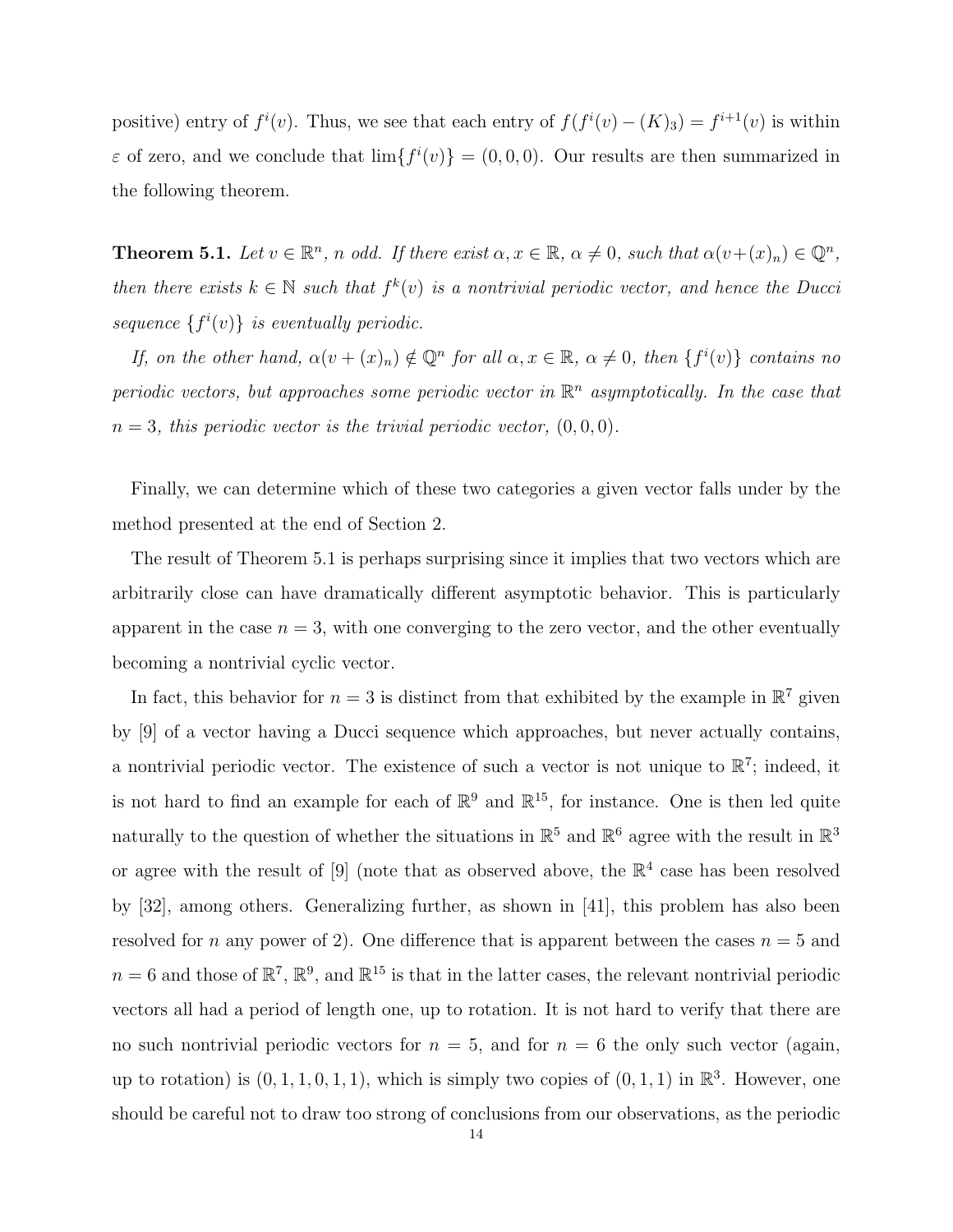vector approached by our heterogeneous vector in  $\mathbb{R}^9$  is actually  $(0, 1, 1, 0, 1, 1, 0, 1, 1)$  (three copies of  $(0, 1, 1)$ .

It is worth noting that it becomes increasingly difficult to generalize the method used for  $\mathbb{R}^3$  to higher dimensions due to the increase in complexity of the equations. The number of possible relative magnitudes among adjacent entries grows exponentially with vector length, and the number of possible relative magnitudes among all entries grows factorially. Hence, the simple piecewise-defined functions that we used above quickly grow in complexity. Furthermore, matters become even murkier since the ordering of a vector  $v \in \mathbb{R}^n$ 's entries does affect the magnitudes of  $f(v)$ 's elements for  $n \geq 4$ .

Finally, another problem that remains to be answered in future investigations is finding a criterion for discerning which vectors of even length yield an eventually periodic Ducci sequence. As stated in Corollary 2.7, heterogeneity is a necessary and sufficient condition for this property on vectors of odd length. Finding an analogous criterion for vectors of even length will lend much to our understanding of this problem.

#### **REFERENCES**

- 1. R. V. Andree, An interesting recursive function, Crux Mathematicorum 8 (1982), 69, 96.
- 2. O. Andriychenko and M. Chamberland, Iterated strings and cellular automata, Math. Intelligencer 22 (2000), no. 4, 33–36.
- 3. A. Behn, C. Kribs-Zaleta, and V. Ponomarenko, The convergence of difference boxes, Amer. Math. Monthly 112 (2005), no. 5, 426–439.
- 4. E. R. Berlekamp, The design of slowly shrinking labelled squares, Math. Comp. 29 (1975), no. 129, 25–27.
- 5. S. Bezuszka and L. D'Angelo, An application of tribonacci numbers, Fibonacci Quart. 15 (1977), no. 2, 140–144.
- 6. K. D. Boklan, The n-number game, Fibonacci Quart. 22 (1984), no. 2, 152–155.
- 7. F. Breuer, A note on a paper by Glaser and Schöffl, Fibonacci Quart. 33 (1998), no. 4, 463-466.
- 8. Jucci sequences over abelian groups, Comm. Algebra 27 (1999), no. 12, 5999–6013.
- 9. R. Brown and J. L. Merzel, Limiting behavior in Ducci sequences, Period. Math. Hungar. 47 (2003), no. 1-2, 45–50.
- 10. M. Burmester, R. Forcade, and E. Jacobs, Circles of numbers, Glasgow Math. J. 19 (1978), no. 2, 115–119.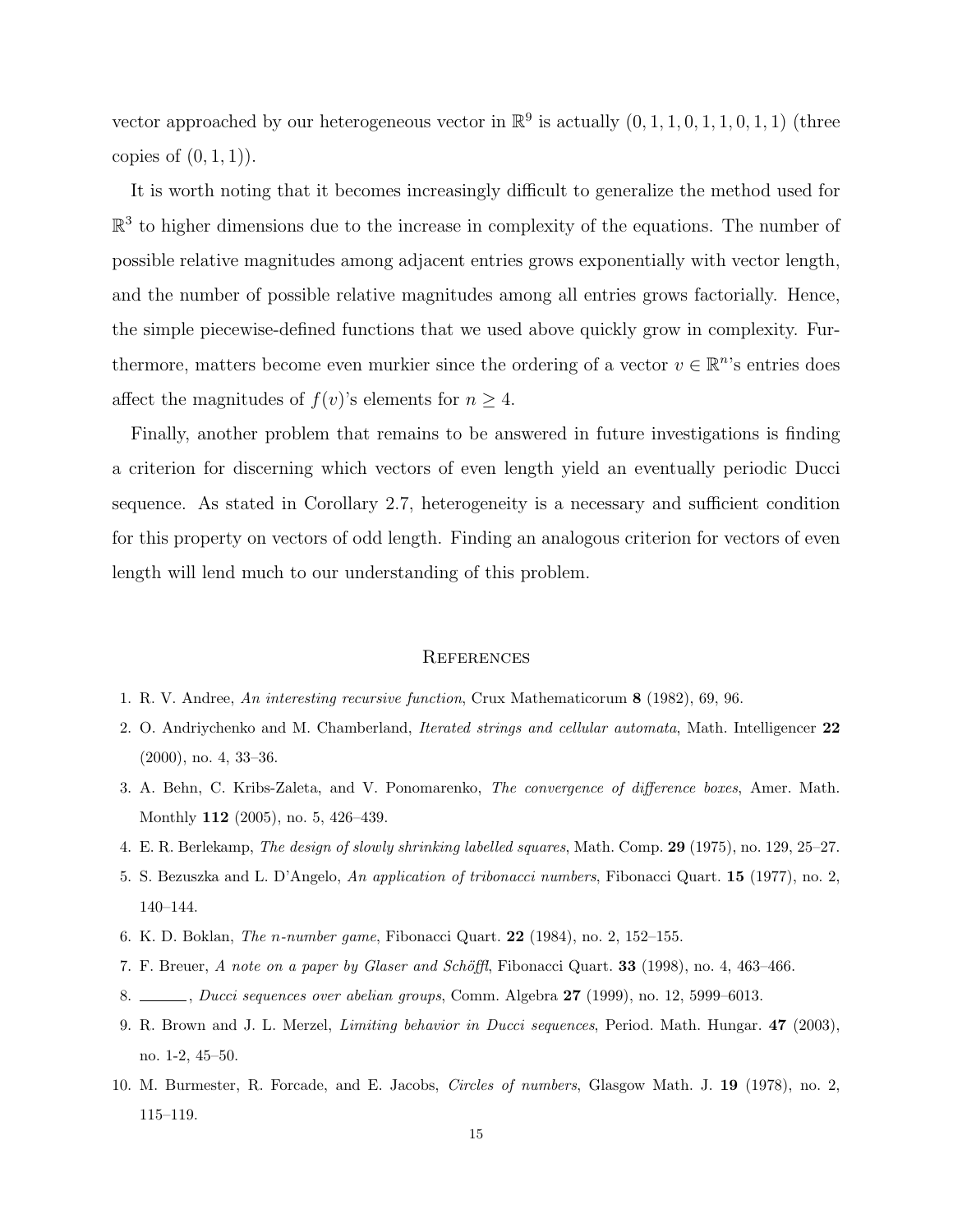- 11. N. J. Calkin, J. G. Stevens, and D. M. Thomas, A characterization for the length of cycles of the  $n-number Ducci game, Fibonacci Quart. 43 (2005), no. 1, 53-59.$
- 12. L. Carlitz and R. Scoville, Sequences of absolute differences, SIAM Rev. 12 (1970), 297–300.
- 13. M. Chamberland, Unbounded Ducci sequences, J. Difference Equ. Appl. 9 (2003), no. 10, 887–895.
- 14. , Letter to the Editor, Amer. Math. Monthly 112 (2005), no. 10, 942.
- 15. M. Chamberland and D. M. Thomas, The n-number Ducci game, J. Difference Equ. Appl. 10 (2004), no. 3, 339–342.
- 16. C. Ciamberlini and A. Marengoni, Su una interessante curiosità numerica, Periodico di Mathematiche 17 (1937), no. IV, 25–30.
- 17. J. W. Creely, The length of a two-number game, Fibonacci Quart. 25 (1987), no. 2, 174–179.
- 18.  $\ldots$ , The length of a three-number game, Fibonacci Quart. 26 (1988), no. 2, 141–143.
- 19. M. Dumont and J. Meeus, The four-numbers game, J. Recreational Math. 13 (1980), no. 2, 89–96.
- 20. A. Ehrlich, Columns of differences, Mathematics Teaching (1977), 42–45.
- 21. , Periods in Ducci's n-number game of differences, Fibonacci Quart. 28 (1990), no. 4, 302–305.
- 22. B. Freedman, The four number game, Scripta Math. 14 (1948), 35–47.
- 23. A. Ludington Furno, Cycles of differences of integers, J. Number Theory 13 (1981), no. 2, 255–261.
- 24. J. Ginsburg, An interesting observation, Scripta Math. 5 (1938), no. 2, 135.
- 25. H. Glaser and G. Schöffl, *Ducci-sequences and Pascal's triangle*, Fibonacci Quart. **33** (1995), no. 4, 313–324.
- 26. H. Gupta, On cycles of k integers, Indian J. Pure Appl. Math. 11 (1980), no. 4, 527–545.
- 27. J. M. Hammersley, Sequences of absolute differences, SIAM Rev. 11 (1969), no. 1, 73–74.
- 28. R. Honsberger, Ingenuity in mathematics, Random House, New York, 1970.
- 29. B. A. Kordemsky, The Moscow puzzles, Charles Scribner's Sons, New York, 1972.
- 30. H. H. Lammerich, Quadrupelfolgen, Praxis der Mathematik 17 (1975), 219–223.
- 31. H. Lindgren, Repeated positive differences, Australian Mathematics Teacher 22 (1966), 61–63.
- 32. M. Lotan, A problem in difference sets, Amer. Math. Monthly 56 (1949), 535–541.
- 33. A. L. Ludington, Length of the 7-number game, Fibonacci Quart. 26 (1988), no. 3, 195–204.
- 34. A. Ludington-Young, Length of the n-number game, Fibonacci Quart. 28 (1990), no. 3, 259–265.
- 35.  $\ldots$ , Ducci-processes of 5-tuples, Fibonacci Quart. **36** (1998), no. 5, 419–434.
- 36. A. L. Ludington-Young, Even Ducci-sequences, Fibonacci Quart. 37 (1999), no. 2, 145–153.
- 37. Z. Magyar, A recursion on quadruples, Amer. Math. Monthly 91 (1984), no. 6, 360–362.
- 38. K. R. McLean, Playing Diffy with real sequences, The Mathematical Gazette 83 (1999), 58–68.
- 39. L. F. Meyers, Ducci's four-number problem: A short bibliography, Crux Mathematicorum 8 (1982), 262–266.